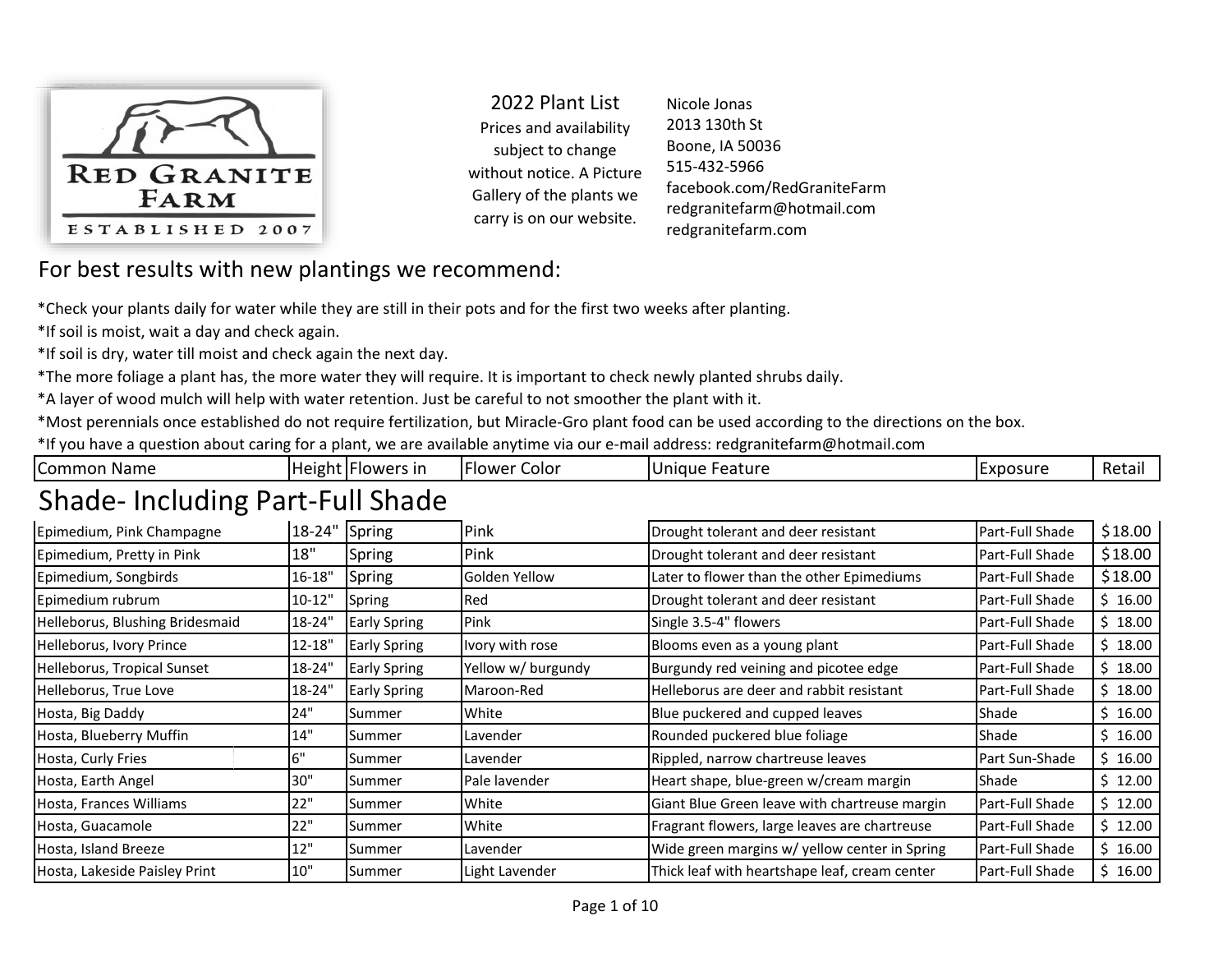| Hosta, Orion's Belt          | 20"      | lSummer     | Pale lavender       | Blue green center with creamy yellow margin   | <b>Part-Full Shade</b> | \$16.00    |
|------------------------------|----------|-------------|---------------------|-----------------------------------------------|------------------------|------------|
| Hosta, Praying Hands         | 14-18"   | Summer      | Lavender            | Upright, tightly folded leaves resemble hands | <b>Part Shade</b>      | 16.00<br>S |
| Hosta, Stained Glass         | 15"      | lSummer     | Lavender            | Gold leaves with green margins                | Part Sun-Shade         | \$16.00    |
| Lamium, Beacon Silver        |          | Late Spring | Pink                | Variegated silver and green foliage           | <b>Shade</b>           | \$12.00    |
| Lamium, Herman's Pride       | 12"      | Spring      | Yellow              | Green/Silver leaves, groundcover              | <b>Shade</b>           | 8.00<br>5  |
| Ligularia, Othello           |          | lSummer     | Golden Orange       | Red purple, rounded foliage, requires wet     | <b>Shade</b>           | 16.00      |
| Lily of the Valley           | $6 - 8"$ | Spring      | White               | Very fragrant. An heirloom plant              | <b>Shade</b>           | 6.00<br>১  |
| Pulmonaria, EB Anderson      | $9-12"$  | Spring      | Pink Buds open Blue | Speckled foliage contracts with early flowers | <b>Part-Full Shade</b> | \$12.00    |
| Pulmonaria, Raspberry Splash | 10-12"   | Spring      | Pink-Lilac Purple   | Most floriferous lungwort, disease resistant  | Part-Full Shade        | \$14.00    |
| Shooting Star, Pink          | 15-18"   | Spring      | Purple-pink         | Native Woodland                               | <b>Part-Full Shade</b> | \$12.00    |
| Vina minor                   |          | Spring      | Periwinkle          | Groundcover for the shade                     | <b>Part-Full Shade</b> | 8.00       |

# Part Shade- Including Part Sun-Shade

| Ajuga, Black Scallop                 | $3 - 6"$  | Spring              | Violet blue          | Small scale groundcover with near black leaves  | Part Sun-Shade | \$10.00    |
|--------------------------------------|-----------|---------------------|----------------------|-------------------------------------------------|----------------|------------|
| Astilbe, Pumila                      | 10"       | Late Summer         | Lilac pink           | Groundcover with stiff fuzzy blooms (late)      | Part Shade     | \$12.00    |
| Bleeding Heart, Gold Heart OF        | 18-24"    | Spring              | Pink & white         | Classic bleeding heart with yellow foliage      | Part Sun-Shade | \$16.00    |
| Bleeding Heart, Old Fashioned        | 30-36"    | Spring              | Pink & white         | Dormant in Summer- Heart Shaped flowers         | Part Sun-Shade | \$12.00    |
| Bleeding Heart, Old Fashioned Alba   | 30"       | Spring              | White                | Dormant in Summer- Heart Shaped flowers         | Part Sun-Shade | \$14.00    |
| Bleeding Heart, Valentine OF         | 30"       | Spring              | Red w/ White         | Dormant in Summer- Heart Shaped flowers         | Part Sun-Shade | \$16.00    |
| Bluebells, Virginia                  | 24"       | <b>Early Spring</b> | Blue                 | Native woodland, dies back in summer            | Part Sun-Shade | 6.00<br>-S |
| Coral Bell, Autumn Bride             | 15"       | Summer-Fall         | White                | Velvety lime green foliage, tolerates dry       | Part Shade     | \$12.00    |
| Coral Bell, Caramel                  | 12"       | Rare                | Cream                | Unique peach/orange foliage                     | Part Shade     | \$14.00    |
| Coral Bell, Northern Exposure Amber  | 12-14"    | Spring              | Yellow               | Bred for cold hardiness, Amber leaves           | Part Shade     | \$14.00    |
| Coral Bell, Northern Exposure Red    | 12-14"    | Spring              | Yellow               | Bred for cold hardiness, dark red leaves        | Part Shade     | \$14.00    |
| Coral Bell, Northern Exposure Silver | 13"       | Spring              | Pink                 | Bred for cold hardiness, Silver leaves          | Part Shade     | \$14.00    |
| Coral Bell, Obsidian                 | 10"       | Late Spring-Sum     | Cream                | Deep purple leaves have glossy luster           | Part Shade     | \$12.00    |
| Goatsbeard, Misty Lace               |           | Early Sum-Sum       | White                | Has good heat/humidity tolerance                | Part Sun-Shade | \$16.00    |
| Heucherella, Pink Fizz               | 18"       | Early-Mid Sum       | Pink                 | Soft green leaves have purple veins             | Part Sun-Shade | \$14.00    |
| Heucherella, Pink Revolution         | 20-27"    | Spring-Summer       | Pink                 | A cross between Tiarella and Heuchera           | Part Sun-Shade | \$14.00    |
| Tiarella, Sugar and Spice            | $8 - 10"$ | Spring              | Pink buds open White | Dissected green leaves with dark red centers    | Part Sun-Shade | \$14.00    |
| <b>Meadow Rue</b>                    | $2 - 3'$  | Spring              | White and Pink       | Columbine-like foliage, fluffy flowers          | Part Sun-Shade | \$12.00    |
| Meadow Rue, Black Stockings          | $3 - 4'$  | Spring              | Lavender             | Dark stems are attractive on this upright plant | Part Shade     | \$16.00    |

# Sun-Shade- These can tolerate some sun, but like some dappled shade

| Lady's Mantle               | 110         | Spring  | <b>Chartreuse</b> | Unique leaves that hold water droplets            | <b>IPart Sun-Shade</b> | 8.00  |
|-----------------------------|-------------|---------|-------------------|---------------------------------------------------|------------------------|-------|
| Spiderwort, Concorde Grape  | 15-18"      | Spring  | lConcorde Grape   | <b>If rosted blue-green foliage stays compact</b> | <b>IPart Sun-Shade</b> | 12.00 |
| Trollius,<br>. Golden Queen | $.24 - 36"$ | Spr-Sum | Golden Orange     | <b>Prefers moist soils</b>                        | <b>IPart Sun-Shade</b> | 10.00 |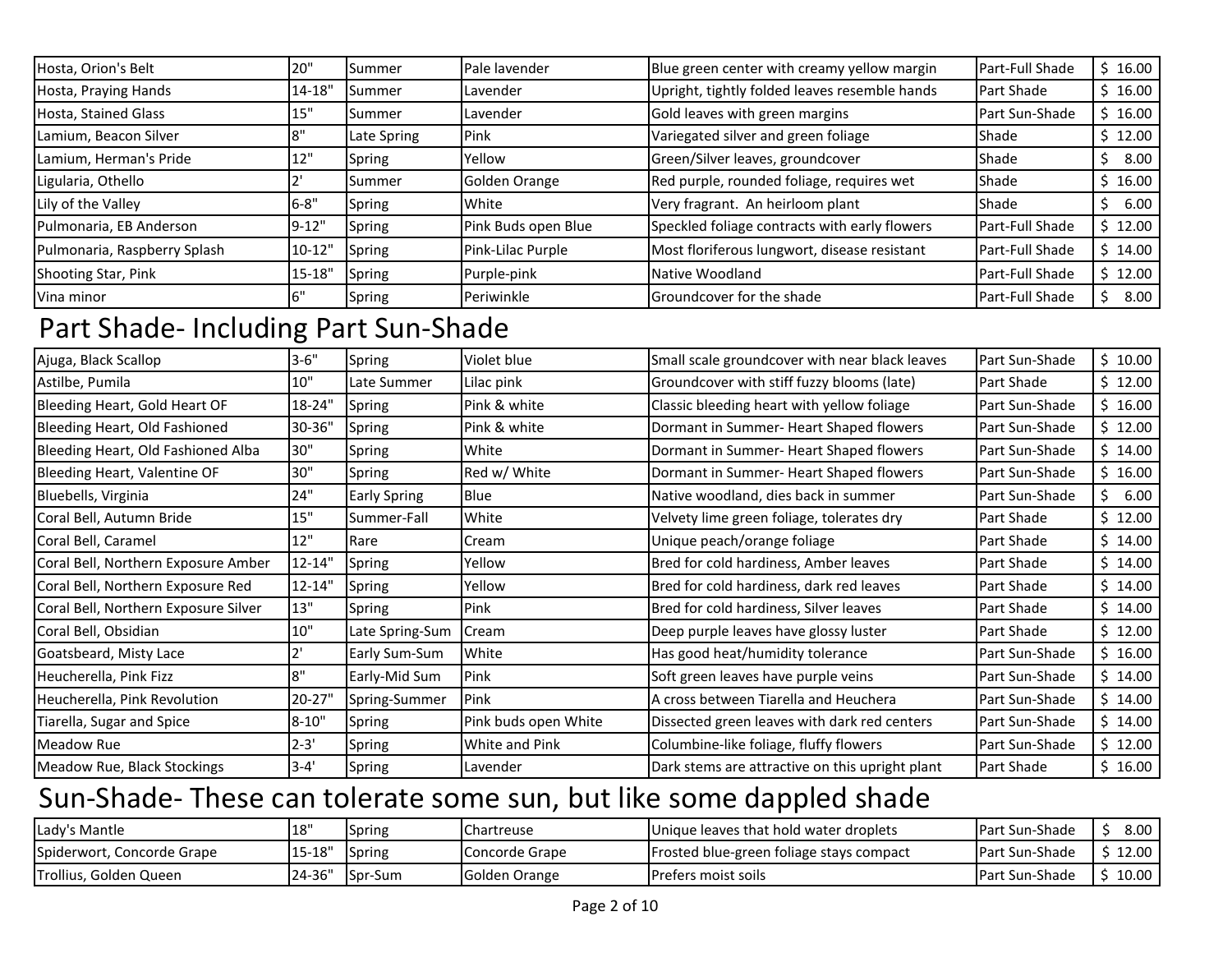| Trollius superbus        | l 18-24"                         | <b>Spr-Sum</b> | lLemon Yellow | <b>IMore tolerant of drier soils</b>         | <b>Part Sun-Shade</b>  | $10.00$ i |
|--------------------------|----------------------------------|----------------|---------------|----------------------------------------------|------------------------|-----------|
| Turtlehead, Hot Lips     | 136                              | Summer         | Pink          | Turtlehead shaped flowers, dk green foliage  | <b>IPart Sun-Shade</b> | 10.00     |
| Turtlehead, Tiny Tortuga | $\textcolor{blue}{12\text{-}16}$ | ISummer        | Pink          | <b>Turtlehead flowers with compact habit</b> | lPart Sun-Shade        | 12.00     |

# Part Sun

| Aralia, Sun King                     |           | Fall          | White            | Grow this one for the foliage, tropical look | Part Sun      | \$16.00 |
|--------------------------------------|-----------|---------------|------------------|----------------------------------------------|---------------|---------|
| Geranium, Biokovo                    | 12"       | <b>Summer</b> | Light Pink-White | Great fall color, flat groundcover habit     | Sun-Part Sun  | \$10.00 |
| Geranium, Boom Chocolatta            | 24-26"    | Summer        | Blue-Purple      | Dark Bronze foliage, upright habit           | Sun-Part Sun  | \$16.00 |
| Geranium, New Hampshire Purple       | 12-18"    | Spr-Sum       | Magenta purple   | Compact spreading mound with fall color      | Sun-Part Sun  | \$12.00 |
| Geranium, Karmina                    |           | Spring        | Intense Pink     | Outstanding fall colors of oranges and reds  | Sun-Part Sun  | \$10.00 |
| Geranium, Max Frei                   | $16 - 9"$ | Spring        | Magenta purple   | Small groundcover, excellent fall color      | Sun-Part Sun  | \$10.00 |
| Stachys hummelo                      | 18-20"    | Summer        | Rose Purple      | Drought tolerant and easy to grow            | Part-Full Sun | \$10.00 |
| <b>Stachys Summer Crush</b>          | 24-30"    | <b>Summer</b> | Pink             | Flowers stand tall above foliage             | Part-Full Sun | \$14.00 |
| Willow Amsonia (hubrichtii)          | 36"       | Spring        | Pale Blue        | Awesome gold fall color                      | Sun-Part Sun  | \$12.00 |
| <b>Willow Amsonia, String Theory</b> | 18-22"    | Spring        | Pale Blue        | Compact version of the species               | Sun-Part Sun  | \$16.00 |

### Sun

| Agastache, Blue Fortune               | 36"        | Summer        | Lavender              | Bees/butterflies love this one, rabbits don't      | Sun | \$14.00 |
|---------------------------------------|------------|---------------|-----------------------|----------------------------------------------------|-----|---------|
| Agastache, Little Adder               | 15-18"     | Summer        | Violet-Lavender       | Licorice scented leaves and stems                  | Sun | \$10.00 |
| Allium, Medusa                        | $20 - 24"$ | Summer        | Purple                | Twisty leaves, nodding buds                        | Sun | \$12.00 |
| Allium, Millenium                     | 15-20"     | July-August   | Pink-Purple           | Does not reseed like the native, long bloomer      | Sun | \$12.00 |
| Allium, Peek-a-boo                    | $8 - 12"$  | Summer        | Lavender Pink         | Compact variety, deer & rabbit resistant           | Sun | \$12.00 |
| Artemisia, Silver Mound               | 8-10"      | Insignificant | Insignificant         | Soft silver foliage prefers dry sites, rock garden | Sun | \$10.00 |
| Aster, Woods Light Blue               | 12"        | Late Summer   | Lavender              | Nice mounding perennial                            | Sun | \$10.00 |
| Aster, Woods Pink                     | 12"        | Late Summer   | Pink                  | Nice mounding perennial                            | Sun | \$10.00 |
| Aster, Woods Purple                   | 12"        | Late Summer   | Purple                | Nice mounding perennial                            | Sun | \$10.00 |
| <b>Bachelor's Buttons</b>             | 24"        | June          | Blue                  | Spidery like flower, gray blue foliage             | Sun | \$10.00 |
| Baby's Breath, Creeping Pink          | 16"        | Summer        | Pink                  | Rock garden plant                                  | Sun | \$10.00 |
| Baby's Breath, Creeping White         | l6"        | Summer        | White                 | Rock garden plant                                  | Sun | \$10.00 |
| <b>Baby's Breath Summer Sparkles</b>  | $23 - 27"$ | Late Spr-Sum  | White                 | Compact Dense Habit, long blooming                 | Sun | \$14.00 |
| <b>Basket of Gold</b>                 | 10"        | Early Spring  | <b>Golden Yellow</b>  | Gray-green mat of foliage                          | Sun | \$10.00 |
| Bee Balm, Grand Mum                   | 15-18"     | <b>Summer</b> | Pink-Mauve            | Disease Resistant, Rabbit and Deer Resistant       | Sun | \$14.00 |
| Bee Balm, Grand Parade                | 12-18"     | Summer        | <b>Bright Fuschia</b> | Excellent powdery mildew resistance, compact       | Sun | \$12.00 |
| Bee Balm, Grape Gumball               | 20-24"     | Summer        | Magenta               | Robust plants produce maximum blooms               | Sun | \$14.00 |
| Bee Balm, Jacob Cline                 | $2 - 3'$   | Mid Sum-Fall  | Red                   | Must plant with good air flow, spready             | Sun | \$12.00 |
| Butterfly Bush, Funky Fuchsia (#2cnt) | <b>4'</b>  | Summer        | Reddish-Pink          | These die back hard and start over each year       | Sun | \$40.00 |
| Butterfly Bush, Groovy Grape (#2cnt)  | 4'         | Summer        | Violet-Purple         | These die back hard and start over each year       | Sun | \$40.00 |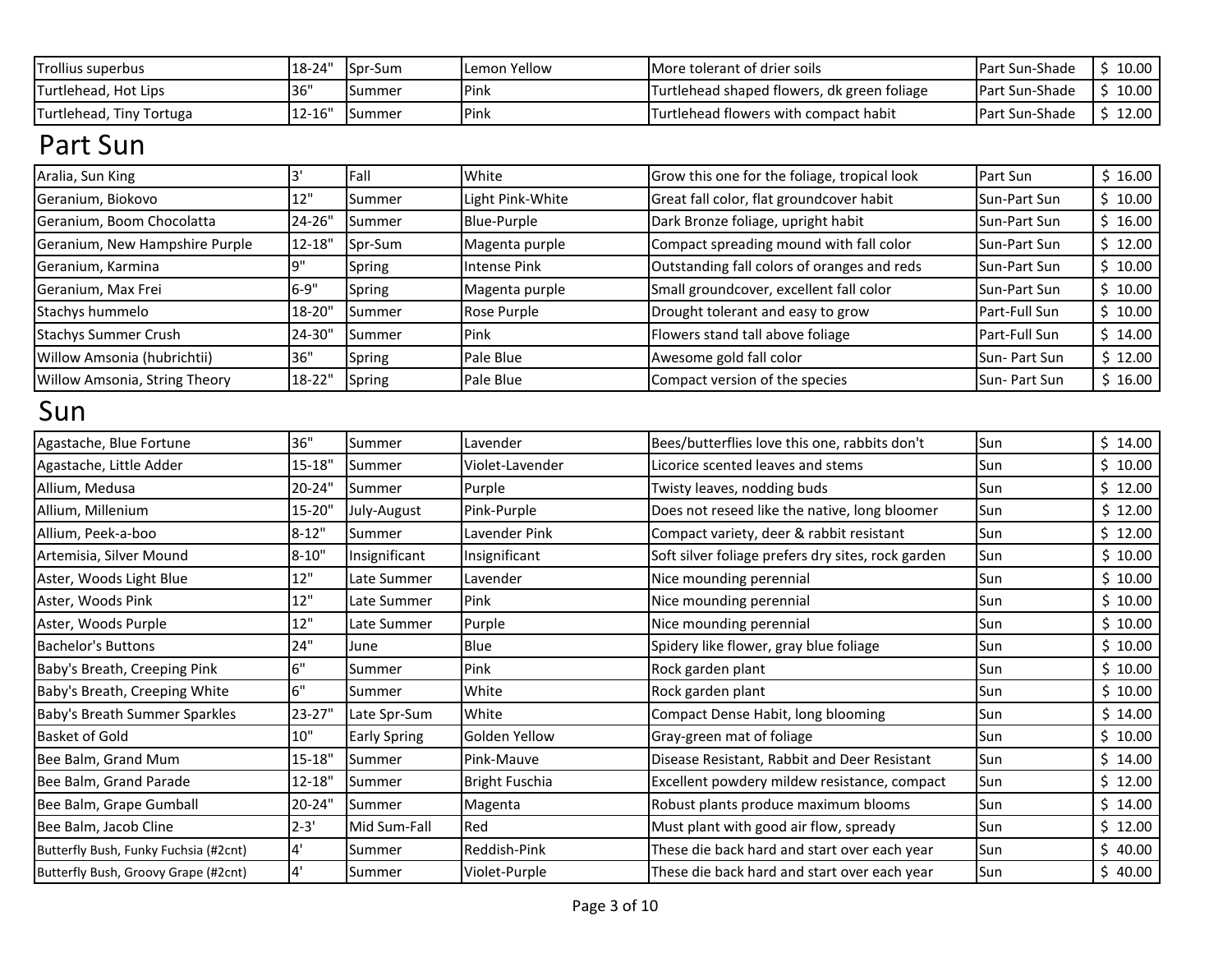| Candytuft, Alexander's White     | $8 - 10"$  | Spring              | White                      | Semi evergreen foliage, great groundcover     | Sun | \$12.00 |
|----------------------------------|------------|---------------------|----------------------------|-----------------------------------------------|-----|---------|
| Calamintha nepeta, ssp Nepeta    | 12-16"     | Summer-Fall         | White                      | Polinator magnet, rabbit and deer resistant   | Sun | \$10.00 |
| Calamintha, Montrose White       | 12-18"     | Summer-Fall         | White                      | Very floriferous, Bee magnet                  | Sun | \$12.00 |
| Catmint, Blue Prelude            | 26-34"     | Summer              | <b>Bright Blue</b>         | Largest Nepeta flowers of any variety         | Sun | \$12.00 |
| Catmint, Cat's Meow              | 17-20"     | Early Sum-Fall      | Sky Blue                   | Naturally keeps its tidy mound all season     | Sun | \$16.00 |
| Catmint, Cat's Pajamas           | 12-14"     | Early Sum-Fall      | Indigo Blue                | Half the size of Cat's Meow                   | Sun | \$16.00 |
| Catmint, Neptune                 | $8 - 12"$  | Early Sum-Fall      | Blue                       | A true dwarf variety with a tidy habit        | Sun | \$12.00 |
| Catmint, Purrsian Blue           | 14-18"     | Early Sum-Fall      | Periwinkle Blue            | A compact variety that can get wide           | Sun | \$12.00 |
| Catmint, Walker's Low            | 24"        | Summer-Fall         | Lavender                   | Can be cut back all the way to tidy up        | Sun | \$10.00 |
| Coneflower, Cheyenne Spirit      | 22-30"     | Summer              | Red, Orange, Yellow        | Wide range of colors, seed strain             | Sun | \$10.00 |
| Coneflower, Lakota Fire          | 12-16"     | Summer              | Redish Orange, Pinkish Red | Seed strain will provide variety of colors    | Sun | \$16.00 |
| Coneflower, Pixie Meadowbrite    | 18-20"     | Summer              | <b>Bright Pink</b>         | Nativar that is shorter                       | Sun | \$16.00 |
| Coneflower, Pow Wow White        | 18-24"     | Summer              | White                      | Golden yellow cones                           | Sun | \$10.00 |
| Coneflower, Pow Wow Wild Berry   | 18-24"     | Summer              | Deep Purple/Pink           | Flowers hold their color well as they mature  | Sun | \$10.00 |
| Coneflower, Prairie Splendor     | 20-24"     | Summer              | Deep Rose                  | Earliest and longest blooming variety         | Sun | \$10.00 |
| Coreopsis, Early Sunrise         | 18"        | Late Spr-Sum        | Golden Yellow              | Striking color in the perennial border        | Sun | \$10.00 |
| Coreopsis, Zagreb                | 15"        | Summer              | Golden Yellow              | Compact plant of ferny foliage- long bloomer  | Sun | \$10.00 |
| Daylily, Bela Lugosi             | 33"        | Summer              | Dark Deep Purple           | 6" bloom with good bud count                  | Sun | \$14.00 |
| Daylily, Buttered Popcorn        | 32"        | July                | <b>Butter Yellow</b>       | <b>Fragrant Flowers</b>                       | Sun | \$12.00 |
| Daylily, Happy Returns           | 18"        | June                | Lemon Yellow               | Reblooms best if flower stalks are cut down   | Sun | \$10.00 |
| Dayliy, South Seas               | 30"        | July                | <b>Coral Tangerine</b>     | High bud count, ruffled edges to flowers      | Sun | \$14.00 |
| Daylily, Stella D Oro            | 15"        | June                | Golden Yellow              | Repeat bloom best if spent stalks are removed | Sun | \$10.00 |
| Daylily, Sun Dried Tomatoes      | 32-36"     | July                | Red w/ Green throat        | Ruffled petals, high bud count                | Sun | \$14.00 |
| Euphorbia polychroma             | 16"        | <b>Early Spring</b> | Yellow                     | Unique low mounding perennial, grow dry       | Sun | \$12.00 |
| Euphorbia, Bonfire               | 10"        | <b>Early Spring</b> | Yellow                     | Burgundy foliage contrasts nicely, grow dry   | Sun | \$14.00 |
| False Indigo                     | 36-48"     | Spring              | Indigo Blue                | Slow to establish, unique black pods          | Sun | \$16.00 |
| Flase Indigo, American Goldfinch | $3 - 3.5'$ | Spring              | Yellow                     | Grows wider than some, very floriferous       | Sun | \$16.00 |
| False Indigo, Burgundy Blast     | $3 - 3.5'$ | Spring              | Dark Wine Purple           | Most red tones in a purple baptisia           | Sun | \$16.00 |
| False Indigo, Cherries Jubilee   | $2.5 - 3'$ | Spring              | Maroon and Yellow          | Buds start maroon and open with yellow        | Sun | \$18.00 |
| False Indigo, Dark Chocolate     | $3 - 3.5'$ | Spring              | Charcoal Purple            | Flower spikes to 27", held above foliage      | Sun | \$18.00 |
| False Indigo, Honey Roasted      | $3 - 3.5'$ | Spring              | Mahogany w/ Yellow         | 10" spikes of flowers                         | Sun | \$16.00 |
| False Indigo, Pink Lemonade      | $3.5 - 4'$ | Spring              | Yellow/ Pink               | Full, bushy habit                             | Sun | \$18.00 |
| False Indigo, Pink Truffles      | $4 - 4.5'$ | Spring              | Soft Pink                  | Another amazing sub-shrub                     | Sun | \$18.00 |
| False Indigo, Violet Dusk        | $3.5 - 4'$ | Spring              | Lavender Violet            | A vase shaped habit                           | Sun | \$16.00 |
| Geum, Pretticoats Peach          | 10"        | Spr-Sum             | Peach and Yellow           | Semi-Double ruffled blooms                    | Sun | \$16.00 |
| Geum, Totally Tangerine          | 30"        | Spr-Early Sum       | <b>Tangerine Orange</b>    | Deep green fuzzy foliage makes neat mound     | Sun | \$14.00 |
| Geum, Prairie Smoke              | 12-15"     | Spring              | Pink                       | Nodding flowers & feathery seedheads, native  | Sun | \$8.00  |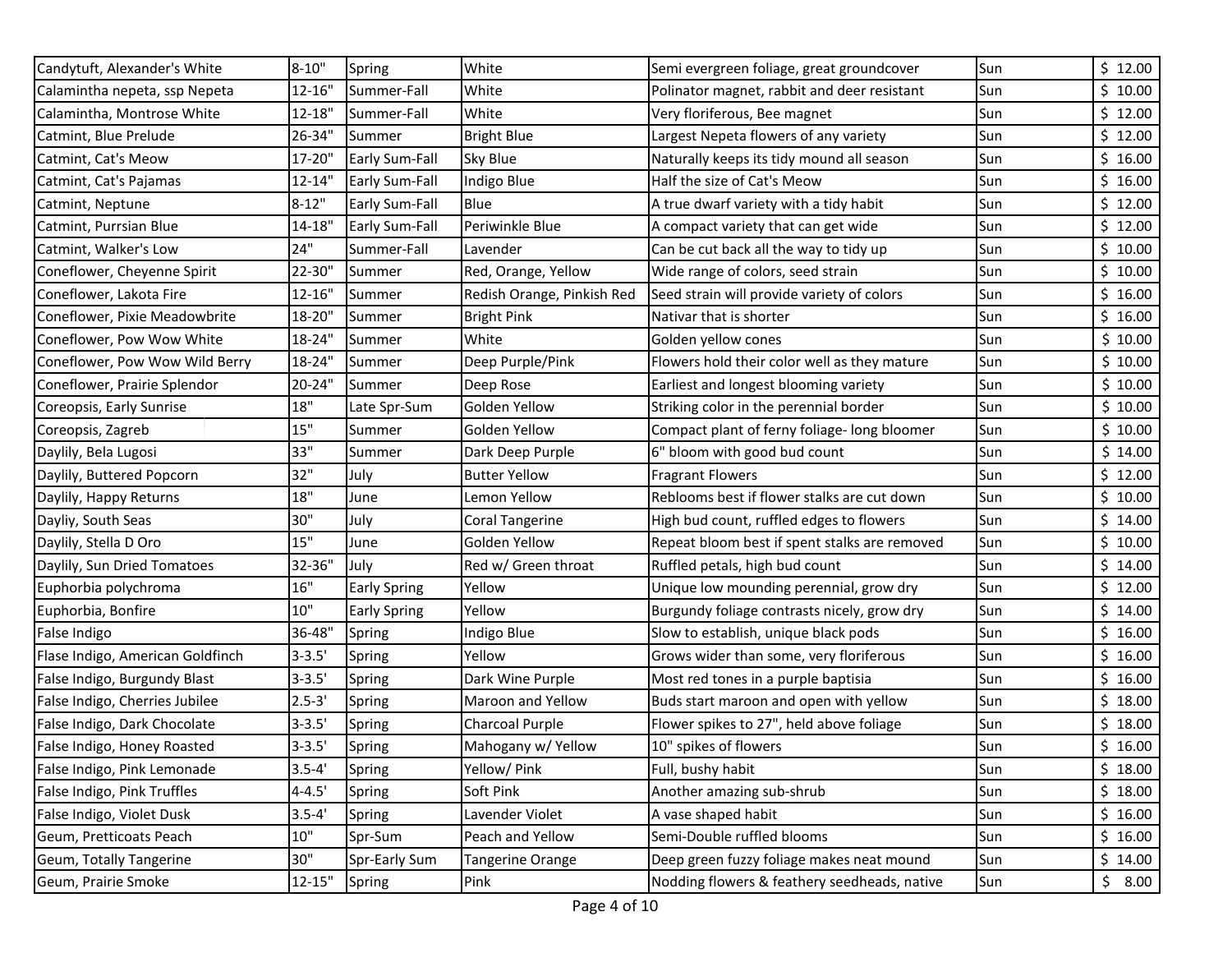| <b>Giant Fleece Flower</b>             | 72"        | Summer          | White                  | Large perennial with large clusters of flowers | Sun | \$16.00 |
|----------------------------------------|------------|-----------------|------------------------|------------------------------------------------|-----|---------|
| <b>Globe Thistle</b>                   | 24-36"     | June-Sept       | Blue                   | Thistle foliage, bee magnet                    | Sun | \$10.00 |
| Chick Charms <sup>®</sup> Hen-n-Chicks |            |                 |                        |                                                |     |         |
| Appletini                              | 2"         | Summer          | Flower when root bound | Green with Burgundy tips                       | Sun | \$10.00 |
| <b>Berry Blues</b>                     | 2"         | Summer          | Flower when root bound | <b>Blueish Purple</b>                          | Sun | \$10.00 |
| <b>Butterscotch Baby</b>               | 2"         | Summer          | Flower when root bound | Gold with red tips                             | Sun | \$10.00 |
| Chocolate Kiss                         | 2"         | Summer          | Flower when root bound | Dark Maroon                                    | Sun | \$10.00 |
| Cosmic Candy                           | 2"         | Summer          | Flower when root bound | Burgundy with fuzzy hairy tips                 | Sun | \$10.00 |
| Cranberry Cocktail                     | 2"         | Summer          | Flower when root bound | Burgundy with green tips                       | Sun | \$10.00 |
| <b>Gold Nugget</b>                     | 2"         | Summer          | Flower when root bound | Gold with red tips                             | Sun | \$10.00 |
| <b>Grape Galaxy</b>                    | 2"         | Summer          | Flower when root bound | Green with Burgundy tips                       | Sun | \$10.00 |
| <b>Mint Marvel</b>                     | 2"         | Summer          | Flower when root bound | Mint green with red tips                       | Sun | \$10.00 |
| Pineapple Paradise                     | 2"         | Summer          | Flower when root bound | Lime green with red new growth at tips         | Sun | \$10.00 |
| Strawberry Kiwi                        | 2"         | Summer          | Flower when root bound | Green with red tips                            | Sun | \$10.00 |
| <b>Sugar Shimmer</b>                   | 2"         | Summer          | Flower when root bound | Silver with fuzzy pubescense                   | Sun | \$10.00 |
| Trio-Berries & Cream                   | 2"         | Summer          | Flower when root bound | 3 varieties in 1 pot                           | Sun | \$14.00 |
|                                        |            |                 |                        | Berry Bomb, Cotton Candy, Berry Blues          |     |         |
| <b>Trio- Candied Campfire</b>          | 2"         | Summer          | Flower when root bound | 3 varieties in 1 pot                           | Sun | \$14.00 |
|                                        |            |                 |                        | Gold Nugget, Plum Parfait, Strawberry Kiwi     |     |         |
| Trio- Cherry Cordial                   | 2"         | Summer          | Flower when root bound | 3 varieties in 1 pot                           | Sun | \$14.00 |
|                                        |            |                 |                        | Mint Marvel, Berry Bomb, Autumn Apple          |     |         |
| Trio-Honeycrisp Twist                  | 2"         | Summer          | Flower when root bound | 3 varieties in 1 pot                           | Sun | \$14.00 |
|                                        |            |                 |                        | Gold Nugget, Cospic Candy, Appletini           |     |         |
| 11" Oval mixed Chick Charms            | 2"         | Summer          | Flower when root bound | Many different varieties in one pot            | Sun | \$40.00 |
| Hibiscus, Blackberry Merlot (#3cnt)    | $4 - 4.5'$ | Summer          | Deep Velvety Red       | Tight, upright habit, 8" flowers               | Sun | \$25.00 |
| Hibiscus, Cranberry Crush (#3cnt)      | $3 - 4'$   | July-Early Fall | Deep Scarlet Red       | Short/compact plant, late to emerge            | Sun | \$25.00 |
| Hibiscus, Starry Starry Night (#3cnt)  | $3.5 - 4'$ | July-Early Fall | Pale Pink w/ Dark Pink | Near black leaves are nice contrast w/ flowers | Sun | \$25.00 |
| Hibiscus, Summer in Paradise (#3cnt)   | $3 - 3.5'$ | July-Early Fall | Cerise Red             | Full habit, very floriferous                   | Sun | \$25.00 |
| Iris, German Immortality               | 28"        | May & fall      | White                  | Fragrant, best rebloomer                       | Sun | \$16.00 |
| Iris, German Raptor Red                | 32-34"     | May             | <b>Burgundy Red</b>    | Well branched, mustard tuffs on beard          | Sun | \$16.00 |
| Iris, German That's All Folks          | 36-40"     | May             | Yellow w/ white falls  | Ruffled falls, very attractive                 | Sun | \$16.00 |
| Iris, Intermediate, Golden Yellow      | 12"        | May             | Golden Yellow          | Nice mid-size, flowers don't flop              | Sun | \$10.00 |
| Iris, Siberian, Caesar's Brother       | 32"        | May-June        | Blue/Purple            | Very floriferous, fast growing                 | Sun | \$10.00 |
| Iris, Siberian, Contrast in Styles     | 28-34"     | May-June        | Purple with white      | Falls have yellow and white accents            | Sun | \$12.00 |
| Iris, Siberian, Kaboom                 | 30"        | May-June        | Double Blue-Violet     | Falls have yellow and white accents            | Sun | \$10.00 |
| Iris, Siberian, Over in Gloryland      | 34"        | May-June        | Deep Blue-Purple       | Falls have yellow blaze with purple veining    | Sun | \$12.00 |
| Iris, Siberian, Peacock Miss Apple     | 24-30"     | May-June        | Lavender w/ red falls  | Gold blaze with dark veining                   | Sun | \$12.00 |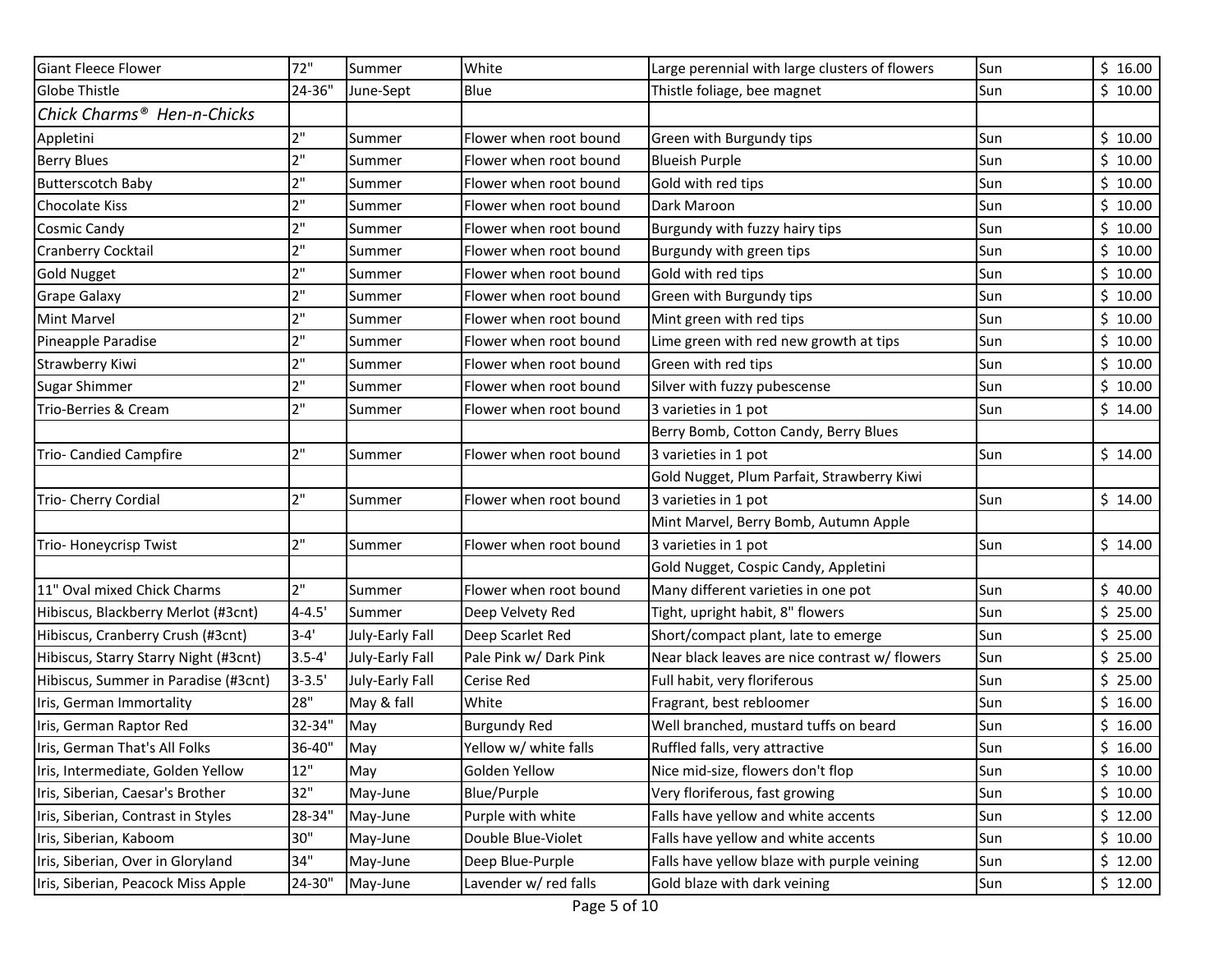| Iris, Siberian, Pink Parfait             | 28"        | May-June            | Light Pink -Lavender    | Large, double flowers resemble a rose           | Sun | \$10.00    |
|------------------------------------------|------------|---------------------|-------------------------|-------------------------------------------------|-----|------------|
| Iris, Siberian, Sunfisher                | 28"        | May-June            | Golden Yellow           | Early blooming                                  | Sun | \$12.00    |
| Joe Pye Weed, Chocolate                  | 3'         | Fall                | White                   | Deep burgundy foliage                           | Sun | \$10.00    |
| Joe Pye Weed, Euphoria Ruby              | 24-32"     | Sum-Fall            | <b>Mauve Pink</b>       | Blooms earlier, tidy & compact growth habit     | Sun | \$14.00    |
| Lavendar, Munstead                       | $12 - 15"$ | Summer              | Lavender                | Requires full sun and well drained soil         | Sun | \$10.00    |
| Lavender, Phenomenal                     | 24-32"     | Summer              | Lavender                | Tolerates warm and cold extremes                | Sun | \$12.00    |
| Liatris, Kobold                          | 18-30"     | Summer              | Rosy Lavender           | Derived from US native                          | Sun | \$12.00    |
| Liatris, White                           | 36"        | Summer              | White                   | Derived from US native                          | Sun | \$12.00    |
| Lobelia, Great Blue                      | 36"        | Summer              | Blue                    | Prefers moist soils, native                     | Sun | \$12.00    |
| Lobelia-Cardinal Flower                  | $3 - 4'$   | Summer-Fall         | Red                     | Hummingbird magnet, true red spike flowers      | Sun | \$<br>6.00 |
| Milkweed, Butterfly                      | 24"        | Summer              | Orange                  | Prefers well drained, sandy soil, Native        | Sun | \$<br>8.00 |
| Milkweed, Butterfly 'Hello Yellow'       | $2 - 3'$   | Summer              | <b>Bright Yellow</b>    | Yellow form of Butterfly Milkweed               | Sun | \$<br>8.00 |
| Milkweed, Pink Swamp                     | 42-60"     | Summer              | Soft Pink               | Will reseed about, Monarch food                 | Sun | \$<br>6.00 |
| Pasque Flower, Purple                    | $6 - 8"$   | <b>Early Spring</b> | Purple                  | One of the first plants to bloom in spring      | Sun | \$10.00    |
| Pasque Flower, Red                       | 12"        | <b>Early Spring</b> | Red                     | Foliage is ferny and seedheads are fuzzy        | Sun | \$10.00    |
| Penstemon, DAKOTA Burgundy               | 12-14"     | <b>Early Summer</b> | Lavender                | Glossy, purple black leaves, compact plant      | Sun | \$16.00    |
| Penstemon, Dark Towers                   | 36-42"     | <b>Early Summer</b> | Lavender Pink           | Deep wine purple foliage all summer             | Sun | \$12.00    |
| Penstemon, Prairie Dusk                  | 24-30"     | Summer              | Rose Purple             | Drought tolerant and easy to grow               | Sun | \$12.00    |
| Penstemon, Rhondo Mix                    | 16"        | Summer              | Pink, Red, Violet       | Requires multiple plants to get the mix         | Sun | \$<br>6.00 |
| Peony, Itoh Bartzella (#2cnt)            | $2 - 3'$   | Spring              | Yellow                  | Yellow flowers have red flames in the center    | Sun | \$50.00    |
| Peony, Itoh Julia Rose (#2cnt)           | 30-36"     | Spring              | <b>Apricot Pink</b>     | Spicy fragrance, flowers change colors          | Sun | \$50.00    |
| Peony, Itoh, Morning Lilac (#2cnt)       | 30-36"     | Spring              | Fuchsia-Purple          | 9" flowers are fragrant and long blooming       | Sun | \$50.00    |
| Peony, Itoh, Scarlet Heaven (#2cnt)      | 30-36"     | Spring              | <b>Scarlet Red</b>      | 8" flowers have bright yellow stamens           | Sun | \$50.00    |
| Peony, Itoh, Singing in the Rain (#2cnt) | 36-40"     | Spring              | Creamy yellow-salmon    | Semi-double flowers, fragrant                   | Sun | \$50.00    |
| Peony, Coral Sunset (#2cnt)              | 24-36"     | Spring              | Coral                   | Semi-double flowers are fragrant, strong stems  | Sun | \$25.00    |
| Peony, Duchess De Nemouirs (#2cnt)       | 34"        | Spring              | White                   | Early blooms are double, fragrant, strong stems | Sun | \$25.00    |
| Peony, Kansas (#2cnt)                    | 34"        | Spring              | Double Cherry Red       | Strong stems, vigorous grower                   | Sun | \$25.00    |
| Peony, Sarah Bernhardt (#2cnt)           | 34"        | Spring              | Soft Pink               | Late, double blooms are fragrant, vigorous      | Sun | \$25.00    |
| Phlox, KaPow Coral Garden                | 18-20"     | Summer              | Coral                   | Excellent branching, mildew resistant           | Sun | \$12.00    |
| Phlox, KaPow Fuchsia Garden              | 18-20"     | Summer              | Fuchsia Pink            | Excellent branching, mildew resistant           | Sun | \$12.00    |
| Phlox, Laura Garden                      | 24-30"     | Summer              | Fuchsia purple w/ White | Very good mildew resistance and fragrant        | Sun | \$12.00    |
| Queen of the Prairie                     | 36-48"     | Summer              | Pink                    | Native with plumes standing tall above foliage  | Sun | \$14.00    |
| Rattlesnake Master                       | 48"        | Summer              | White                   | Native, clusters of flowers are pokey           | Sun | \$10.00    |
| Rudbeckia, American Gold Rush            | 22-26"     | Sum-Fall            | Yellow                  | High disease resistance, dome shaped habit      | Sun | \$14.00    |
| Rudbeckia, Viette's Little Suzy          | 12-18"     | Summer              | Yellow                  | Compact variety, disease resistant              | Sun | \$14.00    |
| Russian Sage, Little Spire               | 25"        | Summer-Fall         | Lavender-blue           | Shorter, more compact, maintains nice form      | Sun | \$12.00    |
| Salvia, Bumbleberry                      | $10 - 12"$ | Spring-Summer       | Dark Fuchsia            | Shorter stature makes for a tidy plant          | Sun | \$10.00    |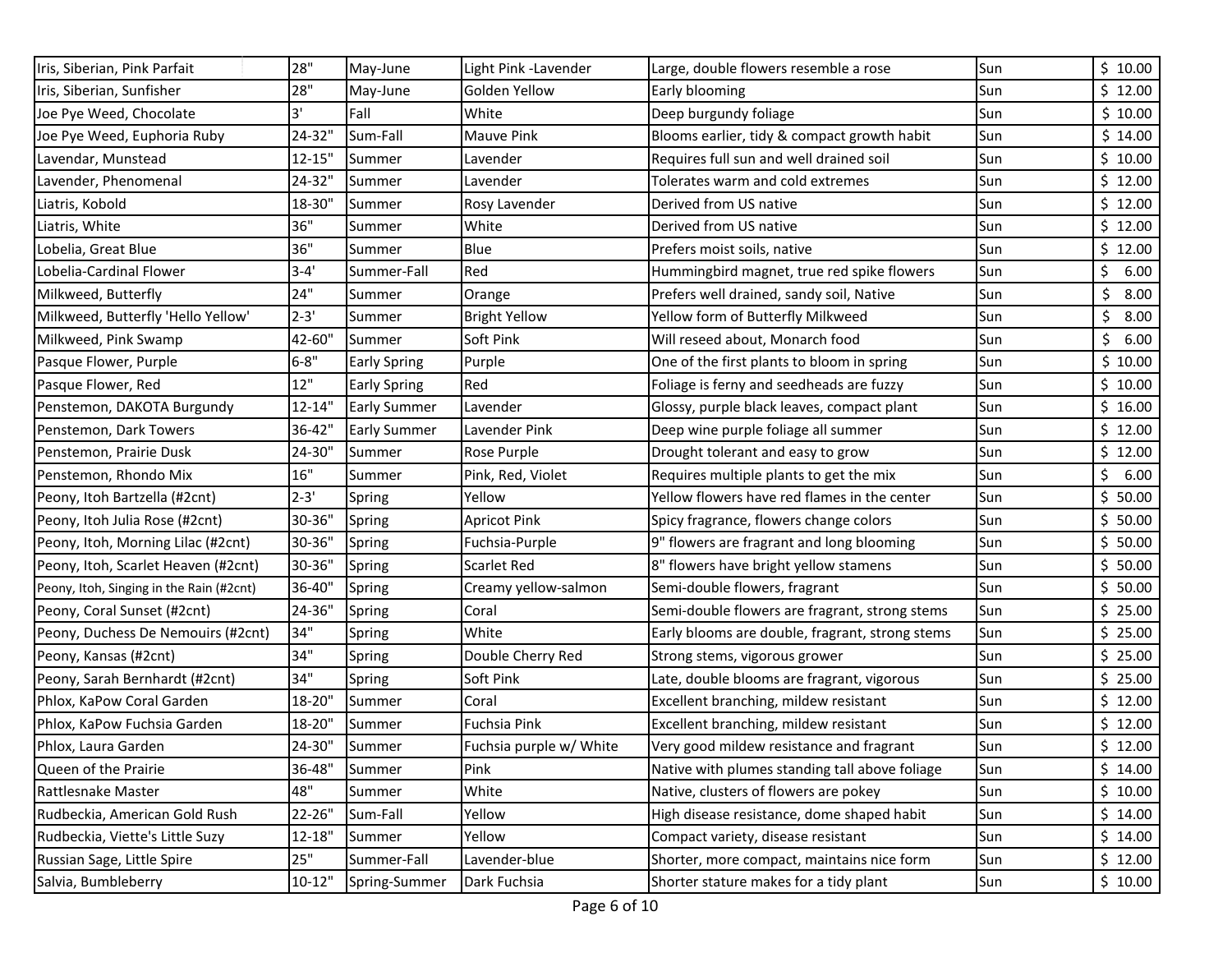| Salvia, East Friesland          | 16-18"    | Spring-Summer       | Purple                | Long flowering, easy to grow                   | Sun | \$10.00    |
|---------------------------------|-----------|---------------------|-----------------------|------------------------------------------------|-----|------------|
| Salvia, Caramia                 | 14-18"    | <b>Early Summer</b> | Dark purple           | Starkly upright with purple stems              | Sun | \$12.00    |
| Salvia, Snow Hill               | 12-15"    | Spring-Summer       | White                 | Clean up by giving a hard cut back in July     | Sun | \$10.00    |
| Salvia, Wesuwe                  | 12-18"    | Spring-Summer       | Purple                | Upright, tiddy habit, reblooms if deadheaded   | Sun | \$12.00    |
| Sedum, Angelina                 | $6 - 8"$  | Summer              | Yellow                | Groundcover type with excellent foliage color  | Sun | \$10.00    |
| Sedum, Atlantis                 | $4 - 6"$  | Summer              | Yellow                | Variegated leaves, rock garden plant           | Sun | \$12.00    |
| Sedum, Autumn Joy               | 18-24"    | Summer-Fall         | <b>Mauve Pink</b>     | Leave standing for winter interest             | Sun | \$12.00    |
| Sedum, Autumn Fire              | 18-24"    | Summer-Fall         | <b>Mauve Pink</b>     | Leave standing for winter interest             | Sun | \$12.00    |
| Sedum, Dream Dazzler            | 15"       | <b>Early Fall</b>   | Magenta Pink          | Tri-colored leaves change through the seasons  | Sun | \$14.00    |
| Sedum, Lime Zinger              | $4 - 6"$  | August-Fall         | Soft Pink             | Green leaves edged in cherry red, mounder      | Sun | \$10.00    |
| Sedum, Little Miss Sunshine     | $6 - 8"$  | Summer              | Yellow                | Mounder, tidy habit, drought tolerant          | Sun | \$12.00    |
| Sedum Rock N Grow Coraljade     | 16-18"    | Late Summer         | <b>Coral Pink</b>     | Holds up the dome of flowers well, not falling | Sun | \$16.00    |
| Sedum, Thundercloud             | $8 - 12"$ | Summer              | White/Pink            | Foliage is pointed and grey green-Unique!      | Sun | \$<br>8.00 |
| Sedum, Thunderhead              | 24-28"    | Late Summer         | Dark Pink             | Fall foliage is highlighted with red           | Sun | \$12.00    |
| Sedum, Wildfire                 | 6"        | Late Summer         | Pink                  | Makes a nice mat of bright pink foliage        | Sun | \$14.00    |
| Soapwort                        | 10"       | Spring              | Pink                  | Good for groundcover and rock gardens          | Sun | \$10.00    |
| Solidago, Fireworks             | 36-48"    | Fall                | Yellow                | Unique flower looks like fireworks             | Sun | \$10.00    |
| Ironweed, Iron Butterfly        | 24-36"    | Late Summer         | Purple                | Thin leaves make for an airy texture           | Sun | \$14.00    |
| Ironweed, Summer's Swan Song    | 30-36"    | Late Summer         | Purple                | Has a reddish-purple fall foliage              | Sun | \$14.00    |
| Stoke's Aster, Honeysong Purple | 14"       | Summer              | Purple                | Neatly mounding plants with green foliage      | Sun | \$12.00    |
| Veronica, Very Van Gogh         | 18-20"    | June-Sept           | <b>Radiant Orchid</b> | Well branched for extended bloom time          | Sun | \$14.00    |
| Yarrow, Coronation Gold         | 36-42"    | Summer              | Golden Yellow         | Great winter interest, Silvery foliage         | Sun | \$10.00    |
| Yarrow, Sassy Summer Lemon      | 28-32"    | Summer              | Lemon Yellow          | Sturdy stems make this one stand nicely        | Sun | \$12.00    |
| Yarrow, Sassy Summer Sangria    | 30-36"    | Summer              | Dark Red              | Silvery foliage                                | Sun | \$12.00    |
| Yarrow, Strawberry Seduction    | 27"       | Summer              | Red                   | Flowers mature to buff yellow                  | Sun | \$10.00    |

# Ornamental Grasses

| Big Bluestem, Blackhawks          |            | Late Summer            | Dark Purple           | Darkest foliage for a Bluestem                   | lSun.           | 18.00   |
|-----------------------------------|------------|------------------------|-----------------------|--------------------------------------------------|-----------------|---------|
| Big Bluestem, Holy Smoke          | $14 - 6'$  | Late Summer            | Dark Purple           | Silver foliage with smoky purple highlights      | l Sun           | 18.00   |
| Big Bluestem, Red October         | 60-72"     | Late Summer            | Fiery Red             | Dark green foliage turns burgundy to red         | l Sun           | \$18.00 |
| Feather Reed Grass, Avalanche     | $3 - 4'$   | Summer                 | Tan/Wheat             | Early foliage is bright with white stripe        | Sun-Part Shade  | \$12.00 |
| Feather Reed Grass, Fall Blooming | 142"       | <b>Fall</b>            | Tan                   | Rosy colord seedheads last through winter        | lSun.           | \$12.00 |
| Feather Reed Grass, Karl Foerster | 48-60"     | lSummer                | Tan/Wheat             | Early to set seedheads                           | ISun            | \$12.00 |
| Feather Reed Grass, Overdam       |            | Summer                 | Tan                   | Variegated striped blades                        | <b>Part Sun</b> | \$12.00 |
| Hakone Grass 'Aureola'            | $12 - 24"$ | Insignificant          | Insignificant         | Green and Yellow Veriegated Foliage              | <b>Shade</b>    | 16.00   |
| Little Bluestem, Blue Heaven      |            | 3.5-4.5' Late Sum-Fall | Multi-colored in fall | Bright steel blue foliage with purple highlights | <b>Sun</b>      | \$14.00 |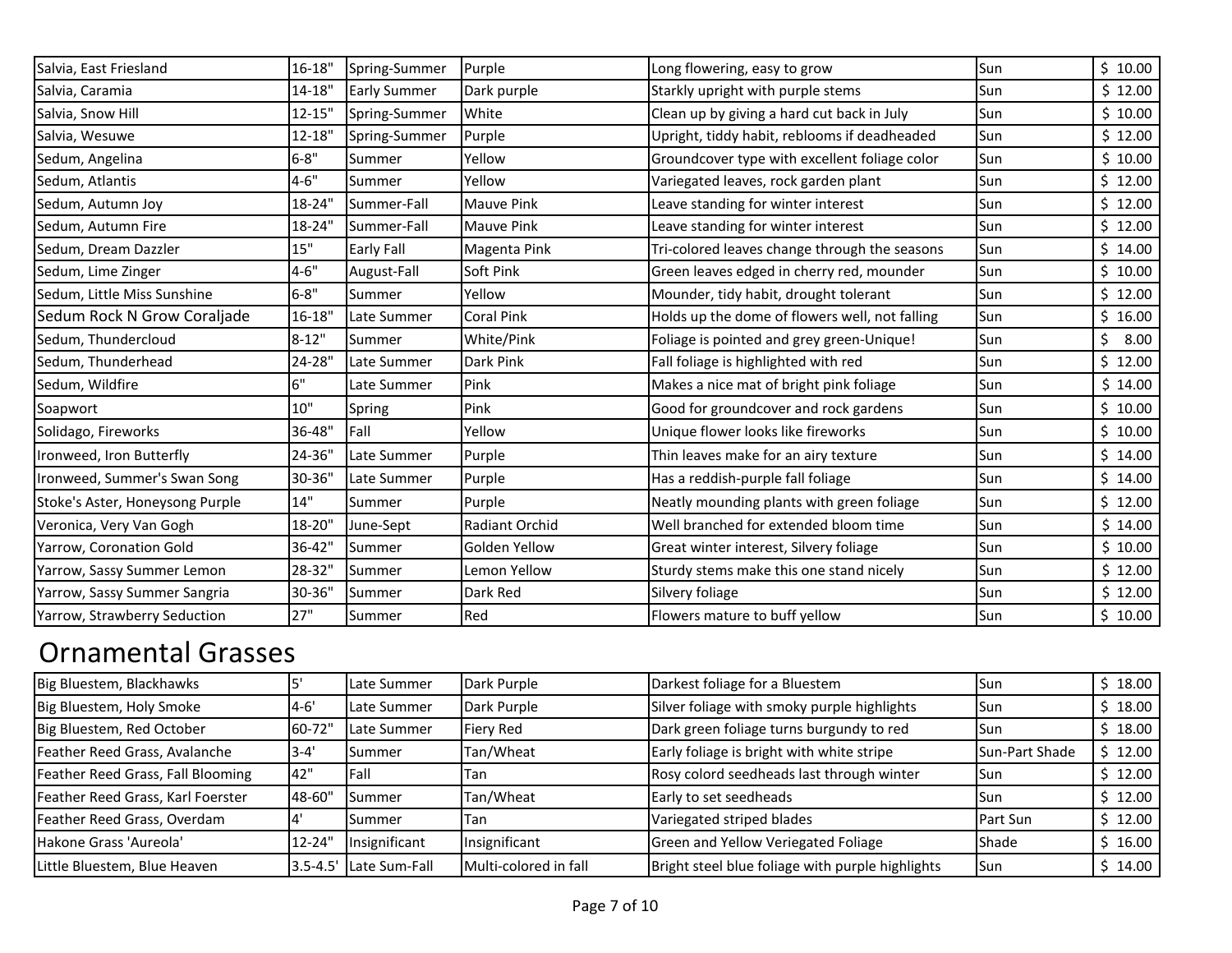| Little Bluestem, Twilight Zone | $14 - 4.5'$ | lFall         | Purple               | Silvery Mauve-purple foliage all summer         | lSun. | $5\,$ 14.00 $\parallel$ |
|--------------------------------|-------------|---------------|----------------------|-------------------------------------------------|-------|-------------------------|
| Miscanthus, Flame Grass        | $14 - 5'$   | Late Summer   | Silky White panicles | Red and orange fall color                       | lSun. | $5 16.00$ $\vert$       |
| Miscanthus, Red-Silver         |             | Late Sum-Fall | Pinkish-Red          | Large flowers make a show, stands up well       | ISun  | 518.00                  |
| Moor Grass, Autumn             | $12 - 15"$  | Late Summer   | White                | Excellent front of the border in mass plantings | lSun. | \$12.00                 |
| <b>Praire Dropseed</b>         | 24"         | <b>IFall</b>  | Tan                  | Arching seedheads above airy foliage, native    | lSun. | \$12.00                 |
| Prairie Dropseed, Tara         | $1 - 2'$    | Late Sum-Fall | Tan                  | Shorter plant than notive PDS                   | lSun. | 14.00                   |
| Switchgrass, Northwind         | $15 - 6'$   | Late Summer   | Green airy seedheads | Very vertical vase shaped habit                 | ISun  | 18.00                   |

# Clematis- All varieties are limited quantities this year

| Asao                       | $6-9'$      | May-Jun, Aug      | <b>Rosy Pink</b>     | Delightfully scented-Type 2                     | l Sun          | \$25.00 |
|----------------------------|-------------|-------------------|----------------------|-------------------------------------------------|----------------|---------|
| <b>Blue Explosion</b>      | <b>6-8'</b> | May-Jun, Jul-Sept | Blue                 | Double blooms- Type 2                           | l Sun          | \$25.00 |
| Jackmanii                  | $8 - 12'$   | June-October      | Single, Deep Purple  | Single, 5-6" blooms- Type 3                     | Sun            | \$25.00 |
| Mrs. Nelly Thompson        | $6-9'$      | May-Jun, Sept     | Purple w/Scarlet bar | Strikingly beautiful colors Type 2              | Sun            | \$25.00 |
| <b>Nelly Moser</b>         | $6 - 10'$   | May-June, Sept    | <b>Rosy Mauve</b>    | Carmine bar runs down each petal- Type 2        | Part Shade     | \$25.00 |
| Pink Champagne             | $10 - 12'$  | Mid Sum-Fall      | Dark Magenta         | Multi-tepalled-Type 3                           | l Sun          | \$25.00 |
| Snow Queen                 | $6 - 10'$   | May-June, Aug     | White                | Large 6" flowers- Type 2                        | Sun            | \$25.00 |
| Sweet Autumn               | $15 - 20'$  | <b>IFall</b>      | White in clusters    | Vigorous grower, requires sturdy trellis-Type 3 | Sun            | \$25.00 |
| Viticella Venosa Violacea  | 8-9'        | July-Sept         | White w/Purple veins | Edges of flowers are dark purple-Type 3         | Sun-Part Shade | \$25.00 |
| <b>Warsaw Nike</b>         | $8 - 12'$   | Late Season       | Royal Velvet-Purple  | Vigorous grower, golden stamens-Type 3          | l Sun          | \$25.00 |
| Violet Stardust (Bush)     | 24-26"      | June, August      | Violet Blue          | Non-climbing, will benefit from support         | Sun-Part Sun   | \$25.00 |
| Clematis i. rugoshi (Bush) |             | Spr-Sum           | Deep Violet Blue     | Bush form, not climbing- keep moist, mulched    | Sun-Part Sun   | \$25.00 |

Clematis prefer full sun, but need to have their roots shaded. Achieve this by planting a low growing perennial at the base of the plant. It is always best to mulch

with compost or organic mulch rather than rock. Keep your Clematis well watered, do not allow it to dry out. Clematis have specific pruning types, listed above.

Type 1-Flowers come on old wood. Require little to no pruning. If they need to be controlled, prune after first flower flush is done.

Type 2- All first flowering comes from the previous seasons growth. In spring when you see buds begin to swell, cut off all dead material above live buds.

Type 3- These bloom on all new growth. Prune back to 12-18" in early spring before growth appears.

### Perennial Vines

| Honeysuckle, Goldflame (#2)   | 15         | Summer        | <b>IPink buds to vellow</b>              | Fragrant two tone flowers, vigorous vine | lSun                  | 45.00 l  |
|-------------------------------|------------|---------------|------------------------------------------|------------------------------------------|-----------------------|----------|
| Honeysuckle, Mandarin         | l20'       |               | Late Spring-Sum   Bright orange w/yellow | Hummingbird magnet, woody vine           | ISun                  | $$18.00$ |
| Hydrangea, Climbing (#2)      | $15 - 25'$ | <b>Summer</b> | White                                    | Very slow to establish, clinging type    | <b>Part Sun-Shade</b> | S45.00   |
| Wisteria, Summer Cascade (#2) | 15-20'     | <b>IJune</b>  | l Blue                                   | Blooms on new growth, hardier            | Isun                  | $$45.00$ |

#### Shrubs

| <b>I</b> Container Size listed after name |               |               |                                           |              |         |
|-------------------------------------------|---------------|---------------|-------------------------------------------|--------------|---------|
| Barberry, Concorde Grape (#2)             | Insignificant | Yellow        | IDark Burgundy foliage on a compact shrub | <b>I</b> Sun | \$45.00 |
| Boxwood, Green Velvet (#2)                | Insignificant | Insignificant | Evergreen for protected areas             | <b>Shade</b> | \$48.00 |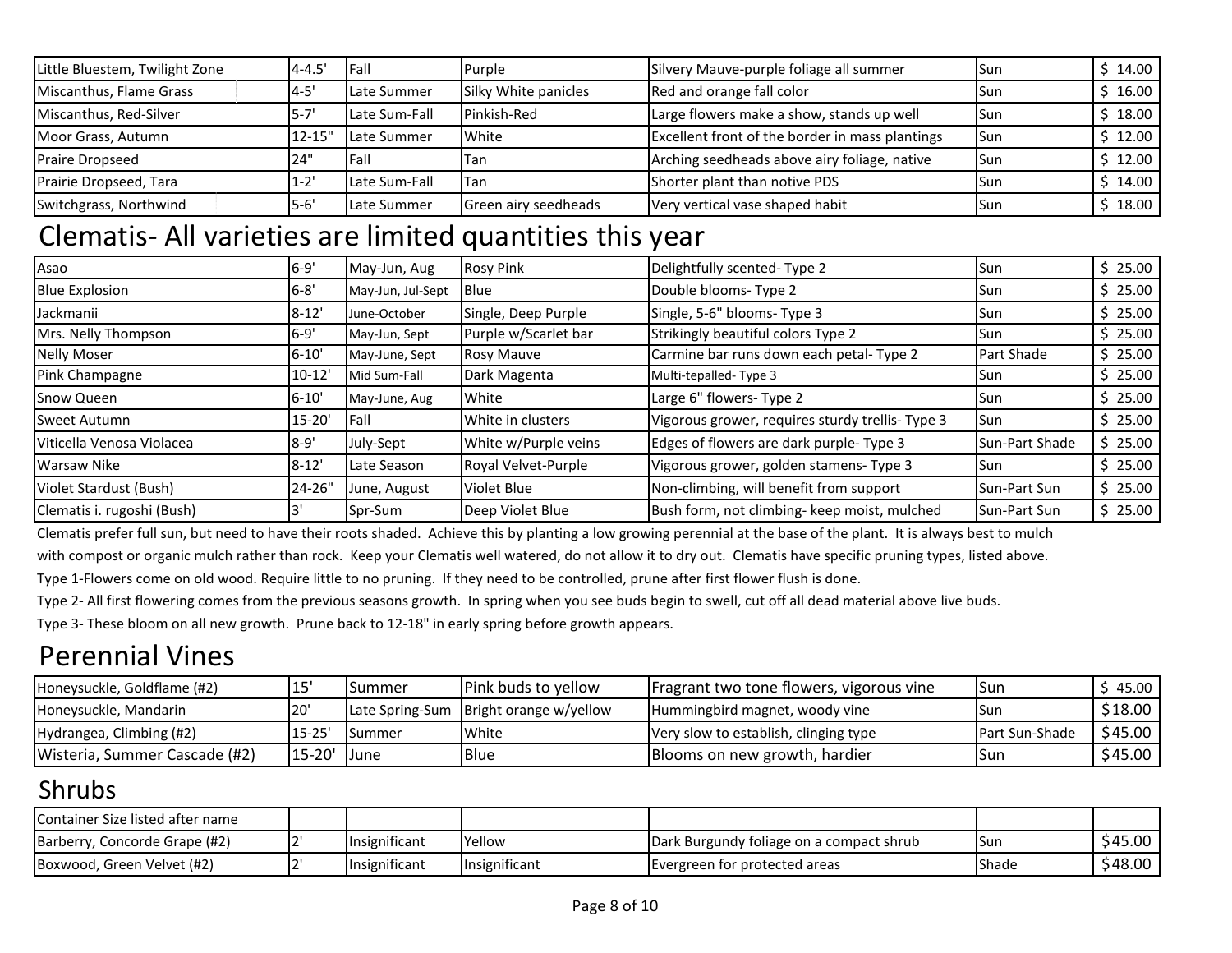| Boxwood, Green Velvet (#3)             | 2'           | Insignificant | Insignificant            | Evergreen for protected areas                 | Shade          | \$60.00 |
|----------------------------------------|--------------|---------------|--------------------------|-----------------------------------------------|----------------|---------|
| Boxwood, Green Velvet (#5)             | 2'           | Insignificant | Insignificant            | Evergreen for protected areas                 | Shade          | \$70.00 |
| Burning Bush, Compact (#2)             | $5 - 6'$     | Insignificant | Insignificant            | <b>Brilliant Red Fall Color</b>               | Sun            | \$45.00 |
| Burning Bush, Compact (#3)             | $5 - 6'$     | Insignificant | Insignificant            | <b>Brilliant Red Fall Color</b>               | Sun            | \$50.00 |
| Black Chokeberry, Iroquois Beauty (#3) | $3 - 5'$     | May           | White                    | Great fall color and black berries            | Sun            | \$45.00 |
| Buckthorn, Fine Line (#3)              | 6'           | Insignificant | Insignificant            | Columnar habit with fine texture              | Sun-Part Shade | \$50.00 |
| Dogwood, Arctic Fire (#2)              | $3 - 4'$     | Spring        | White                    | Red twiggs for winter interest, compact       | Sun-Part Shade | \$45.00 |
| Bush Honeysuckle, Kodiak Black (#3)    | $3 - 4'$     | Spring        | Yellow                   | Near black leaves are nice contrast w/flowers | Sun to Shade   | \$48.00 |
| Bush Honeysuckle, Kodiak Orange (#3)   | $3 - 4'$     | Spring        | Yellow                   | Orange-Red Fall color                         | Sun-Part Shade | \$48.00 |
| Hydrangea, Annabelle (#2)              | $3 - 5'$     | Summer        | White                    | A great Hydrangea for a hedge                 | Part Sun-Shade | \$45.00 |
| Hydrangea, Bobo (#3)                   | $3 - 4'$     | Summer        | White                    | An early bloomer, strong stems                | Sun-Part Shade | \$50.00 |
| Hydrangea, Firelight (#2)              | $5 - 6'$     | July-Fall     | White to Raspberry Pink  | Darkest pink flowers for Hydrangea            | Sun-Part Shade | \$48.00 |
| Hydrangea, Firelight Tidbit (#2)       | $2 - 3'$     | July-Fall     | White to Raspberry Pink  | Sturdy stems make this one stand nicely       | Sun-Part Shade | \$48.00 |
| Hydrangea, Incrediball (#3)            | 4'           | Summer        | White                    | Stronger stems than Annabelle, large flowers  | Sun-Part Shade | \$50.00 |
| Hydrangea, Limelight (#2)              | $6 - 8'$     | July-Fall     | Lime Green to White      | Very floriferous and good vigor               | Sun-Part Shade | \$48.00 |
| Hydrangea, Little Lime (#2)            | $3 - 5'$     | July-Fall     | Lime Green to White      | Smaller version of Limelight                  | Sun-Part Shade | \$48.00 |
| Hydrangea, Little Quick Fire (#2)      | $3 - 5'$     | June-Fall     | White turning Pink       | A more compact plant, blooms early            | Sun-Part Shade | \$48.00 |
| Hydrangea, Little Quick Fire (#3)      | $3 - 5'$     | June-Fall     | White turning Pink       | A more compact plant, blooms early            | Sun-Part Shade | \$50.00 |
| Hydrangea, Quick Fire (#2)             | $6 - 8'$     | June-Fall     | White turning Pink       | Blooms much earlier than other hydrangeas     | Sun-Part Shade | \$48.00 |
| Hydrangea, Strawberry Sundae (#2)      | $4 - 5'$     | July-Fall     | White turning Pink - Red | Compact upright habit, great cut or dried     | Sun-Part Shade | \$48.00 |
| Hypericum, Ames (#3)                   | $2 - 2.5'$   | June-July     | Yellow                   | ISU introduction, whispy texture, pollinator  | Sun            | \$45.00 |
| Hypericum, Cobalt-n-Gold (#2)          | $2 - 3'$     | Summer        | Yellow                   | Nice fall color and copper seedheads          | Sun            | \$48.00 |
| Juniper, Blue Arrow (#5)               | $10 - 12$    | Insignificant | Insignificant            | 3-4' wide, good upright accent                | Sun            | \$95.00 |
| Juniper, Blue Star (#3)                | 18-24"       | Insignificant | Insignificant            | Steel blue foliage with star like needles     | Sun            | \$50.00 |
| Juniper, Grey Owl (#3)                 | $2 - 3'$     | Insignificant | Insignificant            | 5' + wide, Silvery grey with great berries    | Sun            | \$45.00 |
| Lilac, Charles Joly (#3)               | $10 - 12$    | Spring        | Reddish-Purple           | Very Fragrant                                 | Sun            | \$58.00 |
| Lilac, Miss Kim (#2)                   | $6 - 7'$     | Spring        | Lavender                 | Burgundy fall color, frangrant flowers        | Sun            | \$40.00 |
| Lilac, Sensation (#3)                  | $10 - 12$    | Spring        | Purple with white edge   | Slower growing, but worth the wait            | Sun            | \$58.00 |
| Lilac, Yankee Doodle (#3)              | $8 - 10'$    | Spring        | Deep Purple              | Upright grower, very fragrant                 | Sun            | \$58.00 |
| Mockorange, Snowbelle (#2)             | 4'           | Spring        | White                    | Fragrant double blooms on dwarf plant         | Sun            | \$40.00 |
| Ninebark, Amber Jubilee (#2)           | $5 - 6'$     | Spring        | White                    | Foliage takes on amazing colors all season    | Sun            | \$48.00 |
| Ninebark, Fireside (#2)                | $5 - 7'$     | Spring        | Pinkish White            | A bit tidier plant with upright shape         | Sun            | \$48.00 |
| Ninebark, Ginger Wine (#2)             | $6^{\prime}$ | Spring        | Pinkish White            | Spring foliage emerges orange                 | Sun            | \$48.00 |
| Ninebark, Little Devil (#2)            | $3 - 4'$     | Spring        | White                    | Deep maroon foliage on a smaller shrub        | Sun            | \$48.00 |
| Ninebark, Summer Wine (#3)             | $5 - 6'$     | Spring        | White                    | Deep maroon foliage is striking               | Sun            | \$48.00 |
| Ninebark, Tiny Wine (#3)               | $3 - 4'$     | Spring        | White                    | Most compact Ninebark w/ purple leaves        | Sun            | \$48.00 |
| Smokebush, Winecraft Black (#3)        | $4 - 6'$     | Spring        | <b>Smokey Purple</b>     | Maroon foliage turns red in fall              | Sun            | \$55.00 |